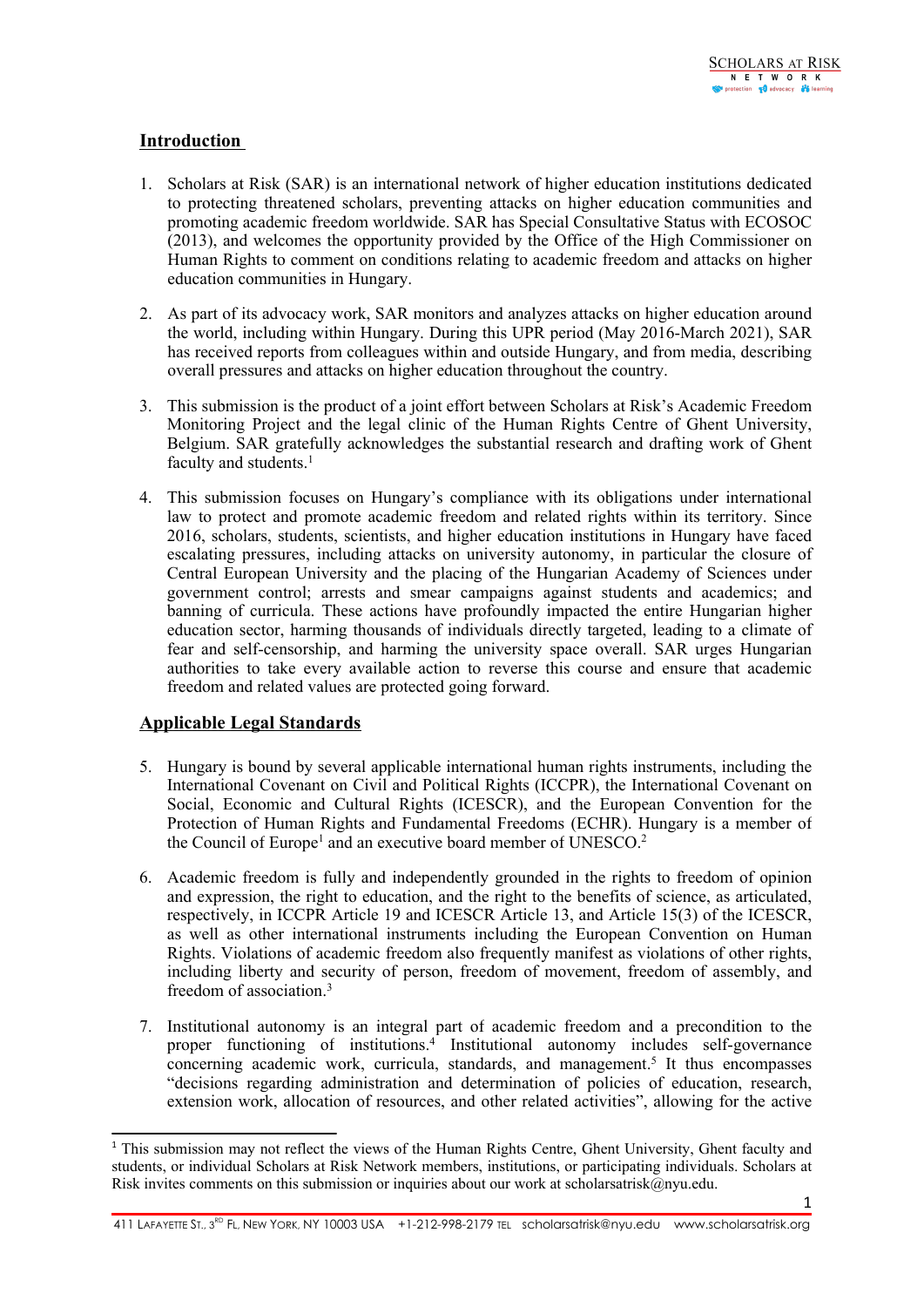participation of the academic community. <sup>6</sup> Consequently, "[e]xternal interference in the selection, appointment and dismissal of leadership and professors," and the deprivation of an autonomous organisational structure constitute limitations on academic freedom.<sup>7</sup> "States are under an obligation to protect higher education institutions from threats to their autonomy coming from any source."<sup>8</sup>

- 8. As UNESCO has recognized, institutional autonomy "allows higher-education teaching personnel to shape the curricula they teach as well as … associated materials based on informed research pursued in the relevant fields."<sup>9</sup>
- 9. Article X of Hungary'<sup>s</sup> Constitution likewise explicitly recognizes academic freedom and related rights, providing:
	- (1) Hungary shall ensure the freedom of scientific research and artistic creation, the freedom of learning for the acquisition of the highest possible level of knowledge, and the freedom of teaching within the framework determined by law.
	- (2) The State shall not be entitled to decide on questions of scientific truth, and scientists shall have the exclusive right to evaluate any scientific research.
	- (3) Hungary shall defend the scientific and artistic freedom of the Hungarian Academy of Sciences and the Hungarian Academy of Arts. All institutions of higher education shall be autonomous in terms of the contents and methodology of research and teaching, and their organisations and financial managemen<sup>t</sup> shall be regulated by a special Act.<sup>10</sup>
- 10. Further, as the Committee on Economic, Social, and Cultural Rights stated, within the context of the right to education:

There is <sup>a</sup> strong presumption of impermissibility of any retrogressive measures taken in relation to the right to education, as well as other rights enunciated in the Covenant. If any deliberately retrogressive measures are taken, the State party has the burden of proving that they have been introduced after the most careful consideration of all alternatives and that they are fully justified by reference to the totality of the rights provided for in the Covenant and in the context of the full use of the State party's maximum available resources.<sup>11</sup>

11. In its recent general comment No. 25 on the right to the benefits of scientific progress, the Committee further elucidated the applicable standards:

> Examples of retrogressive measures include the removal of programmes or policies necessary for the conservation, the development and the diffusion of science; the imposition of barriers to education and information on science; the imposition of barriers to citizen participation in scientific activities, including misinformation intended to erode citizen understanding and respec<sup>t</sup> for science and scientific research; and the adoption of legal and policy changes that reduce the extent of international collaboration on science. In the exceptional circumstances under which retrogressive measures may be inevitable, States must ensure that such measures are necessary and proportionate.<sup>12</sup>

### **Overview**

12. Hungarian higher education has experienced <sup>a</sup> spectrum of pressures during this review cycle – ranging from the effective forced closure of Central European University, to legal and administrative measures that strip or otherwise limit university control over their budgets, curricula, or other aspects of university and scientific life. Collectively, these measures amount to <sup>a</sup> severe and ongoing threat to university autonomy throughout Hungary.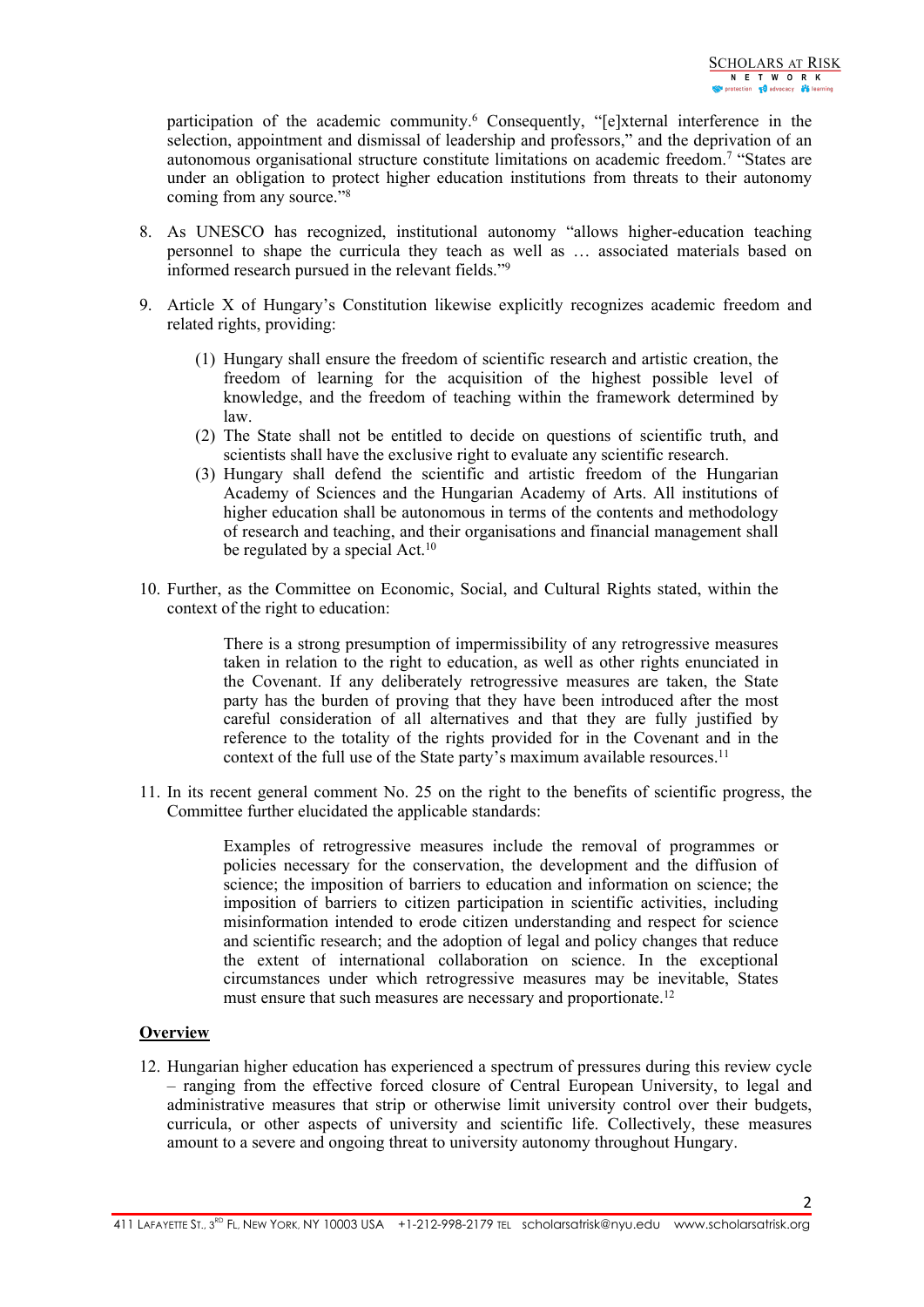13. Direct attacks have been launched against academics, both individually and collectively. For example, in 2018, Figyelő, <sup>a</sup> pro governmen<sup>t</sup> magazine, published the names of professors, intellectuals, and institutions considered to be enemies of the state. 13 There have also been reports of newspapers asking students to inform on professors who criticize the government.<sup>14</sup>

## **Central European University**

- 14. The effective closure of the main campus of Central European University (CEU), in Budapest, remains one of the most notable recent encroachments on academic freedom within Europe, and bears discussion here.
- 15. Founded in 1990 by Hungarian-American financier and philanthropist George Soros to promote democratic ideals, <sup>15</sup> CEU has become <sup>a</sup> world-renowned institution, boasting more than 15,000 alumni from more than 130 countries. 16 Soros has been <sup>a</sup> frequent target of populist attacks by Hungary'<sup>s</sup> government, which has passed various laws, known collectively as "Stop Soros," attacking his efforts to promote democratic values and immigration in Hungary. 17
- 16. On April 10, 2017, Prime Minister Orban signed an amendment to Hungary'<sup>s</sup> National Higher Education Act which, while not naming CEU explicitly, appeared to target CEU exclusively. Among other provisions, the amendment, which quickly came to be known as "Lex CEU," required foreign-accredited higher education institutions to maintain <sup>a</sup> campus in their countries of accreditation (CEU was accredited in the United States, but did not maintain <sup>a</sup> campus there); mandated that they operate under <sup>a</sup> Hungarian name (potentially stripping CEU of its name and accumulated reputation); and eliminated an agreemen<sup>t</sup> allowing faculty and staff from non-EU countries to work at CEU without requiring foreign work permits.<sup>18</sup> Together, the combined financial and administrative burdens of these provisions appeared likely to make CEU's continued operation in Hungary impossible.<sup>19</sup>
- 17. Recognizing its unique impact on CEU, CEU and its supporters charged that the amendment was another populist effort by the Orban governmen<sup>t</sup> to target the democratic values that CEU represented. <sup>20</sup> Nevertheless, CEU attempted to comply with the law, entering into an agreement with Bard College in New York to establish a US-based campus.<sup>21</sup> Hungarian authorities refused to approve the agreement,<sup>22</sup> ultimately forcing CEU to relocate most of its programs to Vienna, where it now operates. 23
- 18. On October 6, 2020, the European Court of Justice ruled that Lex CEU violated Hungary'<sup>s</sup> commitments to the World Trade Organization, infringed on academic freedom as enshrined in the EU Charter of Fundamental Rights, and deprived "the universities concerned of the autonomous infrastructure necessary for conducting their scientific research and for carrying out their educational activities."<sup>24</sup>

## **Hungarian Academy of Sciences (MTA)**

- 19. On July 12, 2019, the President signed into law <sup>a</sup> bill effectively placing <sup>a</sup> network of independent scientific research institutes under governmen<sup>t</sup> control.
- 20. The Hungarian Academy of Sciences (MTA) has for several decades been responsible for the cultivation and suppor<sup>t</sup> of scientific research throughout Hungary, including overseeing <sup>a</sup> network of more than thirty independent academic research institutes, employing thousands of scientists and researchers, focusing on natural sciences, social sciences and the humanities.<sup>25</sup> As described above, Hungary'<sup>s</sup> Constitution explicitly provides for the MTA'<sup>s</sup> scientific freedom. 26 Further, under previous Hungarian law, an independent body of researchers was responsible for managing the MTA and supervising the academic research network, with the MTA's funding negotiated annually, on a non-partisan basis.<sup>27</sup>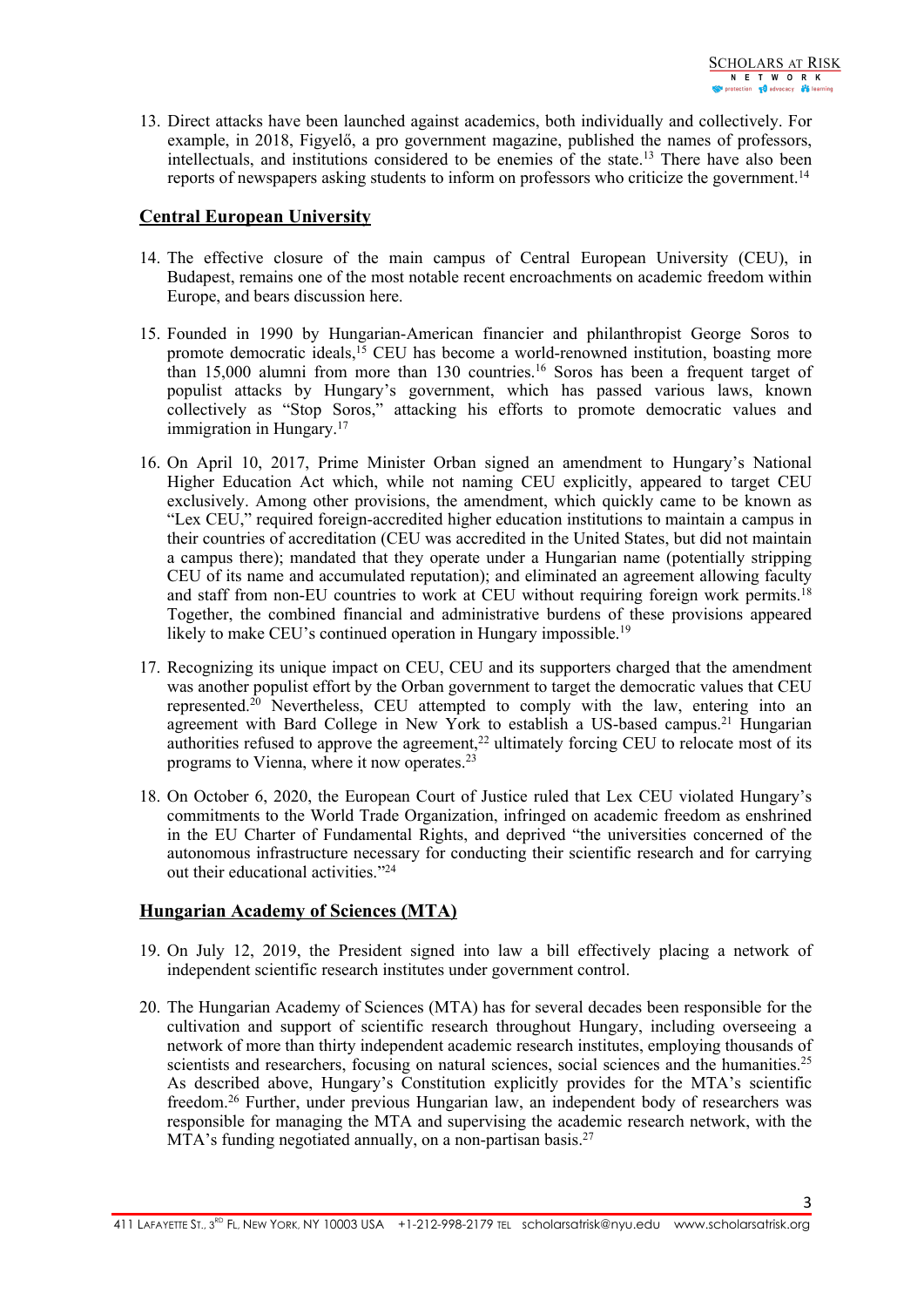$\Delta$ 

- 21. In July 2018, however, Hungary'<sup>s</sup> Ministry of Innovation and Technology (the ITM) announced, with little warning,<sup>28</sup> a bill purportedly aimed at improving Hungarian research output<sup>29</sup> that would effectively strip the MTA of financial and administrative control of its research institutes, and place them in the hands of the governmen<sup>t</sup> or governmen<sup>t</sup> appointees. The MTA and its allies raised fierce objections to the bill over the subsequent year about the loss of the MTA's autonomy and the politicization of scientific research.<sup>30</sup>
- 22. Despite those objections, and the MTA'<sup>s</sup> efforts to negotiate <sup>a</sup> compromise, the bill became law in July 2019.<sup>31</sup> The final version placed the MTA's research institutes under control of a government-run agency known as Eötvös Loránd Research Network (ELKH). ELKH'<sup>s</sup> governing board consists of six members nominated by the MTA, six members nominated by the ITM, and <sup>a</sup> president, who casts <sup>a</sup> decisive vote absent <sup>a</sup> consensus, appointed by the Prime Minister.<sup>32</sup> ELKH chooses the directors for each research institute, and makes decisions concerning funding, creation and closure of existing research institutes, and other matters including administration of grants and scholarships.<sup>33</sup>

## **University of Theater and Film Arts**

- 23. On September 1, 2020, <sup>a</sup> new law entered into force, transferring control of the 155-year-old University of Theater and Film Arts (SZFE) to <sup>a</sup> private foundation whose members are connected to Prime Minister Orban.<sup>34</sup> In addition, the ITM appointed five new members to the university'<sup>s</sup> board of trustees, and rejected the university senate'<sup>s</sup> board nominees. The law and the ITM'<sup>s</sup> decision combined to effectively strip financial and administrative control over the institution from the university, and vested it with the board. The SZFE'<sup>s</sup> newly-appointed board chair, Attila Vidnyanszky, added to concerns about the university'<sup>s</sup> politicization and loss of autonomy when he publicly expressed <sup>a</sup> desire to make the University more "national" and "Christian."<sup>35</sup>
- 24. In response to the law, the university'<sup>s</sup> entire administration and <sup>a</sup> number of teachers resigned in protest. In addition, shortly after the law took effect, <sup>a</sup> group of students occupied one of the main university buildings in nonviolent protest.<sup>36</sup>
- 25. The model of university governance imposed on SZFE has been implemented in <sup>a</sup> growing cohort of universities, including Corvinus University of Budapest (where it was first adopted in 2019, and dubbed the "Corvinus model"), <sup>37</sup> University of Veterinary Medicine, University of Miskolc, Moholy-Nagy University of Arts, Neumann János University, University of Sopron, and Széchenyi István University. <sup>38</sup> Hungarian academics and their allies have raised grave concerns about the potential impacts of this model. The Hungarian Network of Academics, for example, referred to the plan as amounting to "the abolition of [university] autonomy."<sup>39</sup>

## **Government Restrictions on Curricula**

- 26. On October 12, 2018, Prime Minister Orban signed Decree 42294/2018 eliminating gender studies at Hungarian universities by defunding and refusing to accredit degrees in the subject. 40
- 27. Government officials made several arguments in suppor<sup>t</sup> of the decree, including: that gender studies programs are underpopulated and thus a waste of resources; that there was no employment demand for graduates in this field; 41 that gender studies was an "ideology, not <sup>a</sup> science;"<sup>42</sup> and that "people are born either male or female and we do not consider it acceptable for us to talk about socially-constructed genders, rather than biological sexes."<sup>43</sup>
- 28. At the time of the ban, only two Hungarian universities offered degrees in gender studies: CEU and Eötvös Loránd University (ELTE). CEU had been teaching gender studies for 20 years 44 and could continue the program under its USA accreditation (until its relocation to Vienna). 45 ELTE University started offering gender studies courses in Hungarian in 2016 and

411 LAFAYETTE ST., 3<sup>RD</sup> FL, NEW YORK, NY 10003 USA +1-212-998-2179 TEL scholarsatrisk@nyu.edu www.scholarsatrisk.org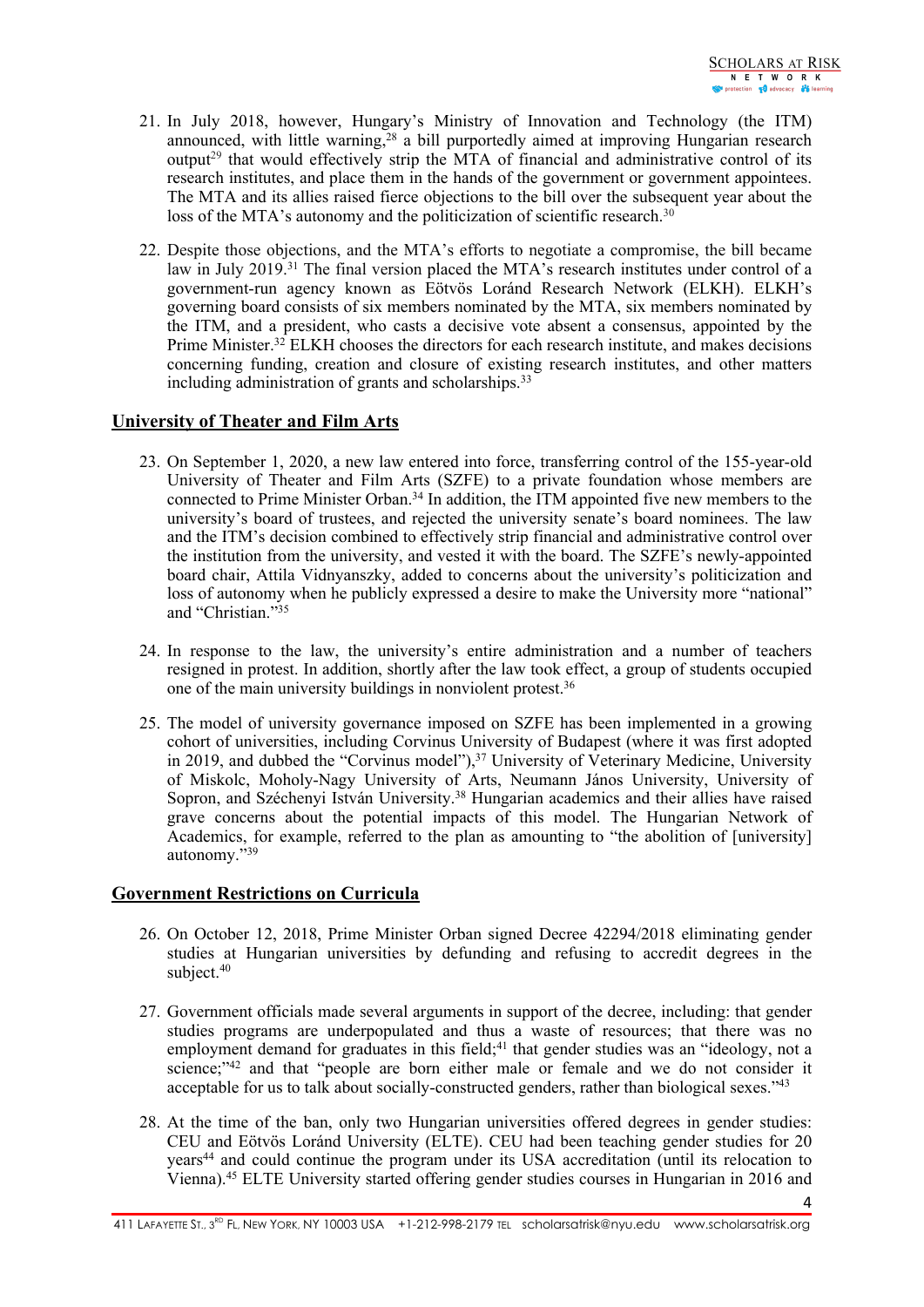introduced <sup>a</sup> gender studies master'<sup>s</sup> program in 2017. 46

- 29. On October 1, 2018, just before the decree went into effect, the Hungarian Academy of Sciences reportedly cancelled two presentations by CEU scholars that were scheduled to be held at the Hungarian Science Festival in November 2018, on the grounds that they would involve unacceptable political content. These presentations were on the topics of gender differentials in employment and computing, and law and social media, respectively. Dr. Beatá Mária Barnabás, the Deputy Secretary General of the Academy, reportedly cancelled the first lecture because it involved issues related to gender, and the second because of its "political angles."<sup>47</sup>
- 30. Similarly, in October 2019, Andrea Kozáry, <sup>a</sup> renowned exper<sup>t</sup> on hate crimes was scheduled to give <sup>a</sup> lecture on that topic, including anti-LGBTQ+ and anti-immigrant crimes, to police students at <sup>a</sup> conference at the National University of Public Service. Three weeks before the lecture, the university cancelled the event, reportedly because of its subject matter. When Professor Kozáry confronted university leadership about the cancellation, she was fired.<sup>48</sup>
- 31. The UN special rapporteur on the protection and promotion of the right to freedom of opinion and expression has addressed this situation directly, noting that "[t]he politicization of school programmes and curricula erodes institutional autonomy and academic freedom."<sup>49</sup> The special rapporteur continued: "[r]estrictions on the content of speech, whether through criminalization or the labelling of certain topics as immoral, close such topics for academic discussion and render them taboo by the State."<sup>50</sup> Finally, the special rapporteur noted that Hungary'<sup>s</sup> restriction on gender studies undermines the right to access to information, in violation of ICCPR Article 19(3).<sup>51</sup>
- 32. The ban also implicates issues of gender equality and non-discrimination,<sup>52</sup> and thus the Convention on the Elimination of all Forms of Discrimination Against Women (CEDAW)<sup>53</sup> and its optional protocol, to which Hungary is <sup>a</sup> party. <sup>54</sup> CEDAW imposes an obligation on State parties to eliminate "prejudices and customary and all other practices which are based on the idea of the inferiority or the superiority of either of the sexes or on stereotyped roles for men and women<sup>155</sup> The CEDAW committee recognized that the rights to non-discrimination and equality – and through them, other rights and freedom – contain an implied obligation to address harmful stereotypes and the act of wrongful stereotyping. 56 It urged all states to adopt education and public information programs "which will help eliminate prejudices and . . practices that hinder the full operation of the principle of the social equality of women."<sup>57</sup> The revocation of funding and accreditation of gender studies programs thus constitute <sup>a</sup> retrogression of Article 5 of CEDAW and the right to education.
- 33. Finally, to the extent the gender studies ban reflects <sup>a</sup> bias against women or members of the LGBT+ community (as remarks by governmen<sup>t</sup> officials justifying the ban suggest), the ban may violate the principle of equitable access and non-discrimination derived from Article 13(2)(c) CESCR. 58 Indeed, entry to and participation in higher education requires active facilitation of access for members of traditionally underrepresented groups, whose participation offers unique experience and talent that can add significant value to the higher education sector and society generally.<sup>59</sup>

## **Recommendations**

- 34. SAR respectfully urges UN member states to call on Hungary to publicly affirm its commitment to academic freedom and related human rights by:
	- a. Implementing fully the European Court of Justice case with respec<sup>t</sup> to CEU;
	- b. Ensuring protection of the scientific freedom and autonomy of research institutes historically under the aegis of the MTA, as required under the Hungarian Constitution;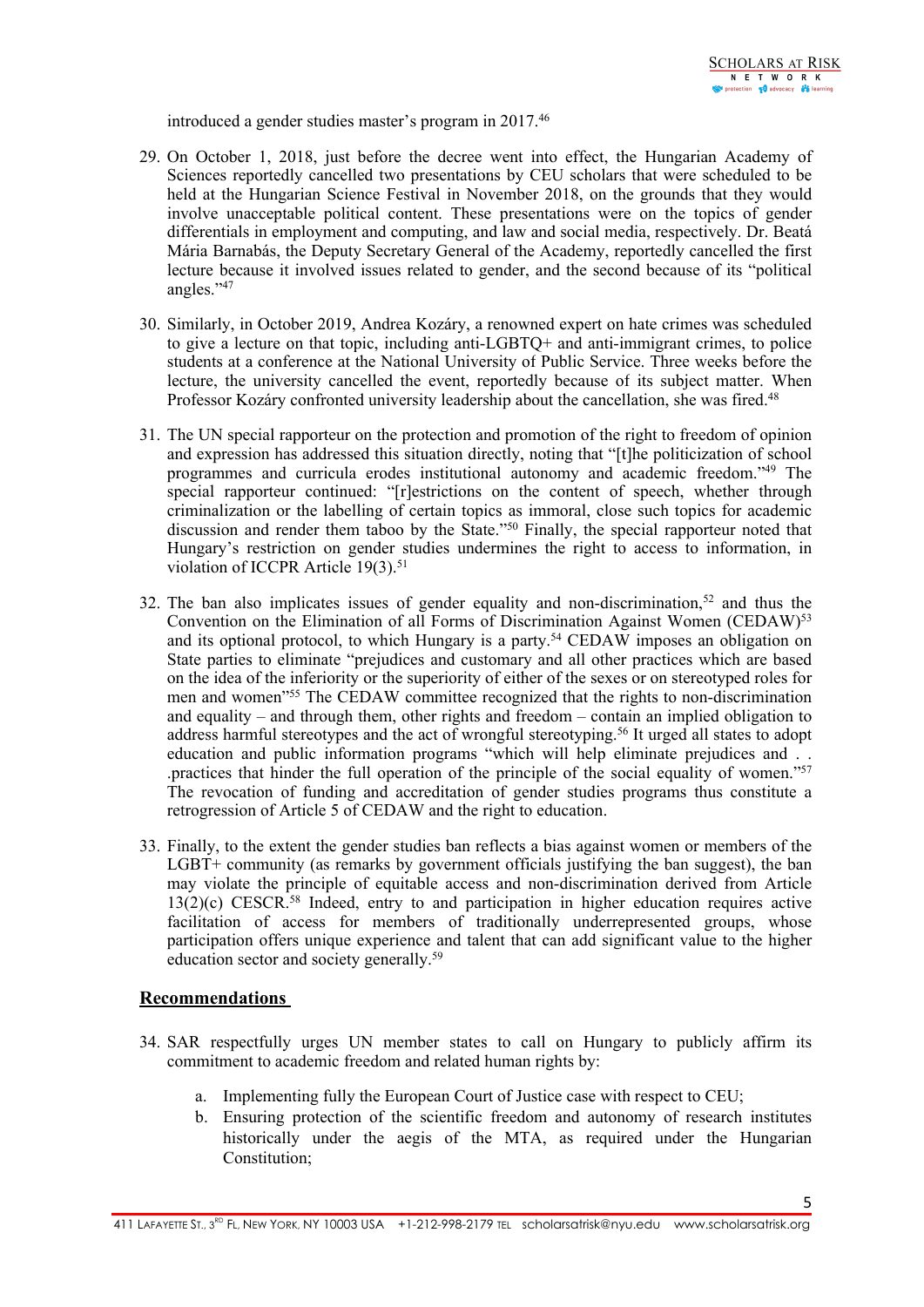- c. Respecting the principles of legal certainty and non-discrimination in the application of its laws on higher education institutions;
- d. Ensuring that the new rules on work permits do not disproportionately interfere with the international work of academic institutions and are not applied in <sup>a</sup> discriminatory manner;
- e. Aligning national legislation with international standards stating that university autonomy includes autonomy in curricula, teaching, research, and management;
- f. Affirming its commitment to university autonomy and equitable access, including by annulment of Decree 42294/2018;
- g. Implementing its obligations under Article 5 of CEDAW.

<sup>&</sup>lt;sup>1</sup> See Council of Europe website, <https://www.coe.int/en/web/about-us/our-member-states>.

<sup>&</sup>lt;sup>2</sup> See UNESCO website, <https://en.unesco.org/executiveboard/member>.

<sup>&</sup>lt;sup>3</sup> R. Quinn and J. Levine, Intellectual-HRDs & Claims for Academic Freedom Under Human Rights Law, Int'l J. of Hum. Rts., Dec. 2014, Vol. 18, Issue 7-8, ISBN: 1364-2987.

<sup>4</sup> CESCR, General Comment No. 13: The Right to Education (Article 13), 8 December 1999, para. 38-40.

<sup>5</sup> UNESCO Recommendation concerning the Status of Higher-Education Teaching Personnel (1997) (RSHETP) at paras. 17-20.

<sup>6</sup> Lima Declaration on Academic Freedom and Autonomy of Institutions of Higher Education (1988) at para. 19.

<sup>7</sup> Report of the Special Rapporteur on the promotion and protection of the right to freedom of opinion and expression, Academic Freedom, 28 July 2020, (A/75/261) at para. 39; *Commission <sup>v</sup> Hungary,* ECJ Case C-66/18, Judgment of the Court (Grand Chamber), 6 October 2020, ECLI:EU:C:2020:792 at para. 146.

<sup>8</sup> *See* RSHETP at para. 19.

<sup>9</sup> UNESCO, *Protecting academic freedom is as relevant as ever*, <sup>18</sup> October 2017, available at <https://en.unesco.org/news/protecting-academic-freedom-relevant-ever>.

 $10$  Article X of the Fundamental Law of Hungary, available at

[https://www.constituteproject.org/constitution/Hungary\\_2011.pdf](https://www.constituteproject.org/constitution/Hungary_2011.pdf).

<sup>11</sup> General comment No. 13, para. 45; *see also* General comment No. 25, para. 24.

<sup>&</sup>lt;sup>12</sup> General comment No. 25, para. 24.

<sup>13</sup> Hungarian Free Press*, Fidesz begins intimidation campaign against civil society with Soros mercenary list,* April 13, 2018, available at [http://hungarianfreepress.com/2018/04/13/fidesz-begins-intimidation-campaign](http://hungarianfreepress.com/2018/04/13/fidesz-begins-intimidation-campaign-against-civil-society-with-soros-mercenary-list/)aga[inst-civil-society-with-soros-mercenary-list/](http://hungarianfreepress.com/2018/04/13/fidesz-begins-intimidation-campaign-against-civil-society-with-soros-mercenary-list/)

<sup>14</sup> Hungarian Spectrum, *Recruiting Student Informers Against Disloyal Professors,* available at <https://hungarianspectrum.org/2018/11/26/recruiting-student-informers-against-disloyal-professors/>

<sup>&</sup>lt;sup>15</sup> See CEU Mission Statement, available at [https://ec.europa.eu/growth/tools-databases/regional-innovation](https://ec.europa.eu/growth/tools-databases/regional-innovation-monitor/organisation/central-european-university)[monitor/organisation/central-european-university](https://ec.europa.eu/growth/tools-databases/regional-innovation-monitor/organisation/central-european-university).

<sup>&</sup>lt;sup>16</sup> See CEU Welcome page, available at <https://www.ceu.edu/welcome-ceu>.

<sup>17</sup> *See, e.g.* Interview: Prime Minister Viktor Orbán on Kossuth Radio'<sup>s</sup> "180 Minutes" programme, June 5, 2017, available at

[https://2015-2019.kormany.hu/en/the-prime-minister/the-prime-minister-s-speeches/prime-minister-viktor](https://2015-2019.kormany.hu/en/the-prime-minister/the-prime-minister-s-speeches/prime-minister-viktor-orban-on-kossuth-radio-s-180-minutes-programme20170602)[orban-on-kossuth-radio-s-180-minutes-programme20170602](https://2015-2019.kormany.hu/en/the-prime-minister/the-prime-minister-s-speeches/prime-minister-viktor-orban-on-kossuth-radio-s-180-minutes-programme20170602); Krisztina Than: *Hungary'<sup>s</sup> anti-Soros Posters recall 'Europe'<sup>s</sup> darkest hours'* Reuters, July 11, 2017, available at: [https://www.reuters.com/article/us](https://www.reuters.com/article/us-hungary-soros-idUSKBN19W0XU)[hungary-soros-idUSKBN19W0XU](https://www.reuters.com/article/us-hungary-soros-idUSKBN19W0XU).

<sup>&</sup>lt;sup>18</sup> <https://www.scholarsatrisk.org/report/2017-04-10-central-european-university/>.

<sup>&</sup>lt;sup>19</sup> Anti-migration policies not directly targeting higher education also appear to have impacted the functioning of universities, including CEU. In particular, in 2018 the governmen<sup>t</sup> introduced <sup>a</sup> 25 percen<sup>t</sup> tax on "any programme, action or activity that directly or indirectly promotes immigration." Hungary Bill No. T/625, Chapter X, available at <https://www.helsinki.hu/wp-content/uploads/t-625.pdf>. The apparen<sup>t</sup> breadth of the law led CEU to suspend, and ultimately discontinue, <sup>a</sup> program for asylum seekers and refugees known as the Open Learning Initiative. *See* Human Rights Watch, *University Program First Victim of Hungary Anti-Immigration Tax*, 29 August 2018, available at [https://www.hrw.org/news/2018/08/29/university-program-first-victim](https://www.hrw.org/news/2018/08/29/university-program-first-victim-hungary-anti-immigration-tax)[hungary-anti-immigration-tax](https://www.hrw.org/news/2018/08/29/university-program-first-victim-hungary-anti-immigration-tax); UNHCR, *Under pressure, university closes its doors to refugee students*, 24 October 2018, available at [https://www.unhcr.org/ceu/10284-under-pressure-university-closes-its-doors-to](https://www.unhcr.org/ceu/10284-under-pressure-university-closes-its-doors-to-refugee-students.html)[refugee-students.html](https://www.unhcr.org/ceu/10284-under-pressure-university-closes-its-doors-to-refugee-students.html).

<sup>20</sup> Nick Thorpe, *Hungary CEU: protesters rally to save university*, BBC, <sup>3</sup> April 2017, available at <https://www.bbc.com/news/world-europe-39479398>. In <sup>a</sup> 2017 report, Nils Muižnieks, Commissioner for Human Rights to the Council of Europe stated, "the targeting of CEU is thus <sup>a</sup> continuation and expansion of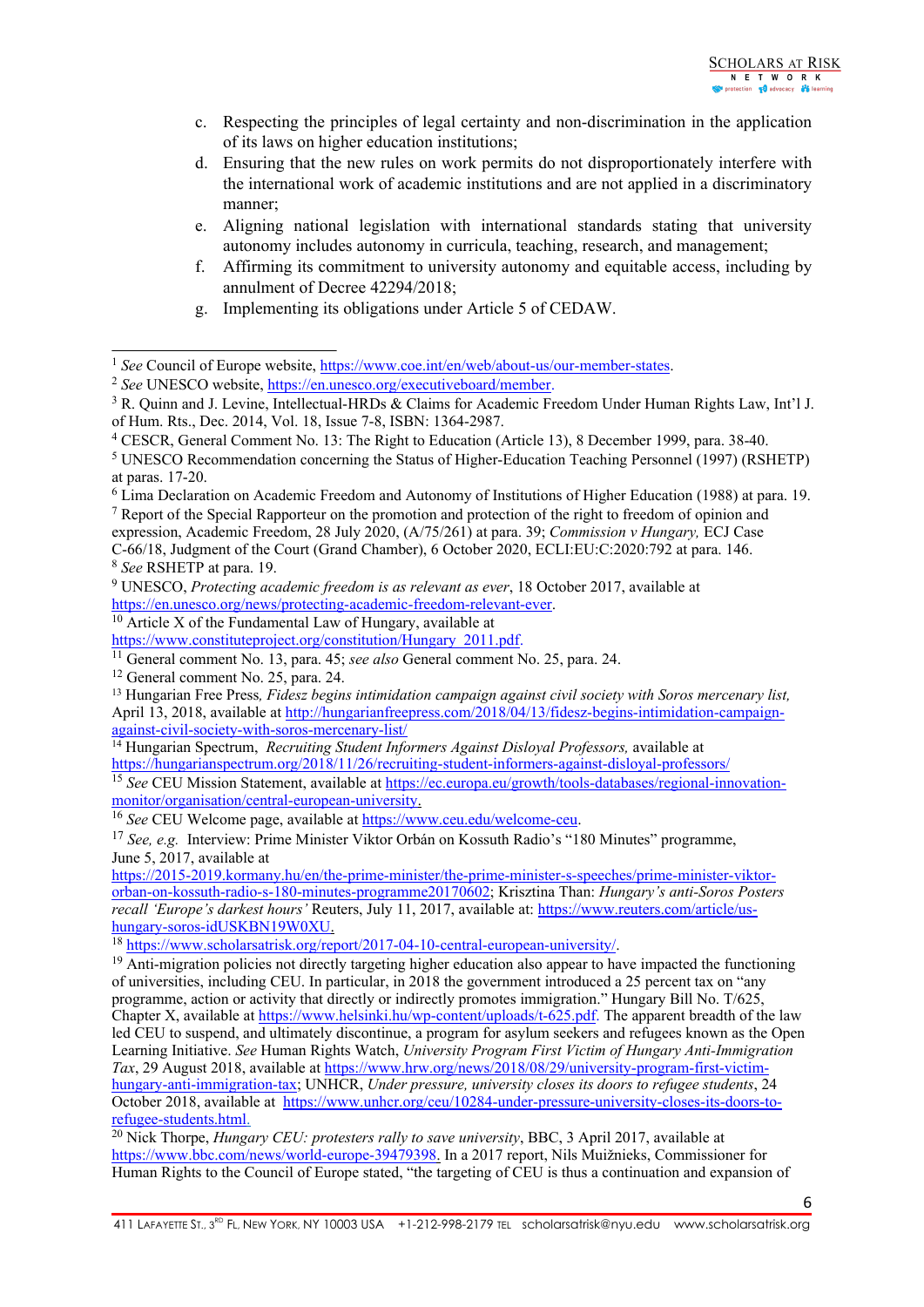earlier anti-Soros moves." *Human Rights in Europe, from Crisis to Renewal?* at 82, available at <https://rm.coe.int/human-rights-in-europe-from-crisis-to-renewal-/168077fb04>.

<sup>21</sup> Renáta Uitz, Academic Freedom in an Illiberal Democracy: From Rule of Law through Rule by Law to Rule by Men in Hungary, 13 October 2017, available at [https://verfassungsblog.de/academic-freedom-in-an-illiberal](https://verfassungsblog.de/academic-freedom-in-an-illiberal-democracy-from-rule-of-law-through-rule-by-law-to-rule-by-men-in-hungary/)[democracy-from-rule-of-law-through-rule-by-law-to-rule-by-men-in-hungary/](https://verfassungsblog.de/academic-freedom-in-an-illiberal-democracy-from-rule-of-law-through-rule-by-law-to-rule-by-men-in-hungary/).

<sup>22</sup> Prior to the government's rejection of the agreement, Hungary's Ministry of Foreign Affairs and Trade issued <sup>a</sup> statement that they "know that the 'campus' of the Soros university is <sup>a</sup> wooden shed on the grounds of Bard College…that the courses of the Soros university are not taught in the United States." Website of the Hungarian Government, November 21, 2018, available at [https://2015-2019.kormany.hu/en/ministry-of-foreign-affairs](https://2015-2019.kormany.hu/en/ministry-of-foreign-affairs-and-trade/news/the-soros-university-is-continuing-to-generate-hysteria)[and-trade/news/the-soros-university-is-continuing-to-generate-hysteria](https://2015-2019.kormany.hu/en/ministry-of-foreign-affairs-and-trade/news/the-soros-university-is-continuing-to-generate-hysteria)

<sup>23</sup> *Ibid*, October 13, 2017, available at [https://2015-2019.kormany.hu/en/ministry-of-justice/news/the-](https://2015-2019.kormany.hu/en/ministry-of-justice/news/the-government-has-submitted-its-amendment-to-the-act-on-higher-education)

governmen[t-has-submitted-its-amendment-to-the-act-on-higher-education](https://2015-2019.kormany.hu/en/ministry-of-justice/news/the-government-has-submitted-its-amendment-to-the-act-on-higher-education).<br><sup>24</sup> Court of Justice of the European Union, Press Release No 125/20, October 6, 2020: "The conditions introduced by Hungary to enable foreign higher education institutions to carry out their activities in its territory are incompatible with EU law," available at https://curia. europa.eu/jcms/upload/docs/application/pdf/2020-10/ cp200125en.pdf.

<sup>25</sup> Iván Bajomi, András Bozóki, Judit Csáki, Zsolt Enyedi, István Fábián, György Gábor, Anna Gács, Péter Galicza, Gábor Gyáni, Andrea Haris, Mária Heller, Tamás Jászay, István Kenesei, Gábor Klaniczay, Dénes Krusovszky, Kata Kubínyi, Valéria Kulcsár, Pál Lővei, András Máté, József Mélyi, Gergely Nagy, Erzsébet Pásztor, Gábor Polyák, Péter Radó, Ágnes Rényi, András Rényi, Ildikó Sirató, Éva <sup>T</sup>őkei, András Váradi, Mária Vásárhelyi: *Hungary Turns Its Back On Europe Dismantling Culture, Education, Science and the Media in Jungary 2010-2019* Humán Platform, OKTATÓI HÁLÓZAT HUNGARIAN NETWORK OF ACADEMICS BUDAPEST, 2020, pp. 45-48, available at <http://oktatoihalozat.hu/wp-content/uploads/2020/03/angol.pdf>; Daily News Hungary, *The Hungarian governmen<sup>t</sup> to suppress the independence of the Academy of Sciences, says Academy Staff Forum,* 7 February 2019, available at [https://dailynewshungary.com/the-hungarian](https://dailynewshungary.com/the-hungarian-government-to-suppress-the-independence-of-the-academy-of-sciences-says-academy-staff-forum/)governmen[t-to-suppress-the-independence-of-the-academy-of-sciences-says-academy-staff-forum/](https://dailynewshungary.com/the-hungarian-government-to-suppress-the-independence-of-the-academy-of-sciences-says-academy-staff-forum/).

26 *See* Para. 9*, supra.*

27 *See* Daily News Hungary, note 25, *supra.*

<sup>28</sup> See Statement of MTA dated June 12, 2019, available at [https://mta.hu/english/international-press-](https://mta.hu/english/international-press-conference-at-the-academy-109812)

[conference-at-the-academy-109812](https://mta.hu/english/international-press-conference-at-the-academy-109812). 29 *See* Alison Abbot, *Hungarian governmen<sup>t</sup> takes control of research institutes despite outcry*, Nature, 8 July 2019, available at <https://www.nature.com/articles/d41586-019-02107-4>;

DW, *Hungary: Parliament puts Academy of Sciences institutes under governmen<sup>t</sup> control,* available at [https://www.dw.com/en/hungary-parliament-puts-academy-of-sciences-institutes-under-government](https://www.dw.com/en/hungary-parliament-puts-academy-of-sciences-institutes-under-government-control/a-49440144)[control/a-49440144](https://www.dw.com/en/hungary-parliament-puts-academy-of-sciences-institutes-under-government-control/a-49440144).

30 *See* Declaration of the Presidium of the Hungarian Academy of Sciences, 17 July 2019, available at <https://mta.hu/english/statement-of-the-mta-presidium-109894>; Academic Cooperation Association, *Hungary: Academy of Sciences to become state agency*, available at [https://aca-secretariat.be/newsletter/hungary](https://aca-secretariat.be/newsletter/hungary-academy-of-sciences-to-become-state-agency/)[academy-of-sciences-to-become-state-agency/](https://aca-secretariat.be/newsletter/hungary-academy-of-sciences-to-become-state-agency/); [https://sciencebusiness.net/news/parliament-votes-give](https://sciencebusiness.net/news/parliament-votes-give-hungarian-government-control-over-academy-sciences)[hungarian-government-control-over-academy-sciences](https://sciencebusiness.net/news/parliament-votes-give-hungarian-government-control-over-academy-sciences); All Europe Academies, *ALLEA'<sup>s</sup> reaction to the Parliament'<sup>s</sup> bill concerning the Hungarian Academy of Sciences,* 7 July 2019, available at [https://allea.org/alleas-reaction-to-the-parliaments-bill-concerning-the-hungarian-academy-of-sciences](https://allea.org/alleas-reaction-to-the-parliaments-bill-concerning-the-hungarian-academy-of-sciences/).

<sup>31</sup> In September 2019, the president of the MTA brought a complaint before Hungary's Constitutional Court challenging the law, which the Court has agreed to hear. *See* Complaint dated 09/02/2019 in matter IV/01399/2019, available at

<http://public.mkab.hu/dev/dontesek.nsf/0/3938841891B17BCFC125846A0047ABA4?OpenDocumen> 32 Bajomi, et al, note 25 *supra* at p. 49.

33 *See Hungary Renews its War on Academic Freedom*, Human Rights Watch, 2 July 2019, available at <https://www.hrw.org/news/2019/07/02/hungary-renews-its-war-academic-freedom>; Kovacs Zoltan, *Hungarian Academy of Sciences stripped of its research network*, 2 July 2019, available at

[https://index.hu/english/2019/07/02/hungarian\\_academy\\_of\\_sciences\\_research\\_network\\_taken\\_away\\_academic](https://index.hu/english/2019/07/02/hungarian_academy_of_sciences_research_network_taken_away_academic_freedom_ministry_of_innovation_and_technology/) [freedom\\_ministry\\_of\\_innovation\\_and\\_technology/](https://index.hu/english/2019/07/02/hungarian_academy_of_sciences_research_network_taken_away_academic_freedom_ministry_of_innovation_and_technology/).

<sup>34</sup> <https://www.scholarsatrisk.org/report/2020-09-01-university-of-theatre-and-film-arts/>.

<sup>35</sup> DW, *Hungary student protest finds suppor<sup>t</sup> in Hollywood,* available at [https://www.dw.com/en/hungary](https://www.dw.com/en/hungary-student-protests-find-support-in-hollywood/a-54898439)[student-protests-find-support-in-hollywood/a-54898439](https://www.dw.com/en/hungary-student-protests-find-support-in-hollywood/a-54898439).

36 *See* note 34, *supra.*

37 *See* Szabadpecs, *Laszlo Palkovics: The governmen<sup>t</sup> would extend the Corvinus model to the whole of Hungarian higher education*, October 2018, available at [https://szabadpecs.hu/2018/10/palkovics-laszlo-a](https://szabadpecs.hu/2018/10/palkovics-laszlo-a-magyar-felsooktatas-egeszere-kiterjesztene-a-kormany-a-corvinus-modellt/)magyar-[felsooktatas-egeszere-kiterjesztene-a-kormany-a-corvinus-modellt/](https://szabadpecs.hu/2018/10/palkovics-laszlo-a-magyar-felsooktatas-egeszere-kiterjesztene-a-kormany-a-corvinus-modellt/); Justin Spike, *Fearing for its*

411 LAFAYETTE ST., 3<sup>RD</sup> FL, NEW YORK, NY 10003 USA +1-212-998-2179 TEL scholarsatrisk@nyu.edu www.scholarsatrisk.org